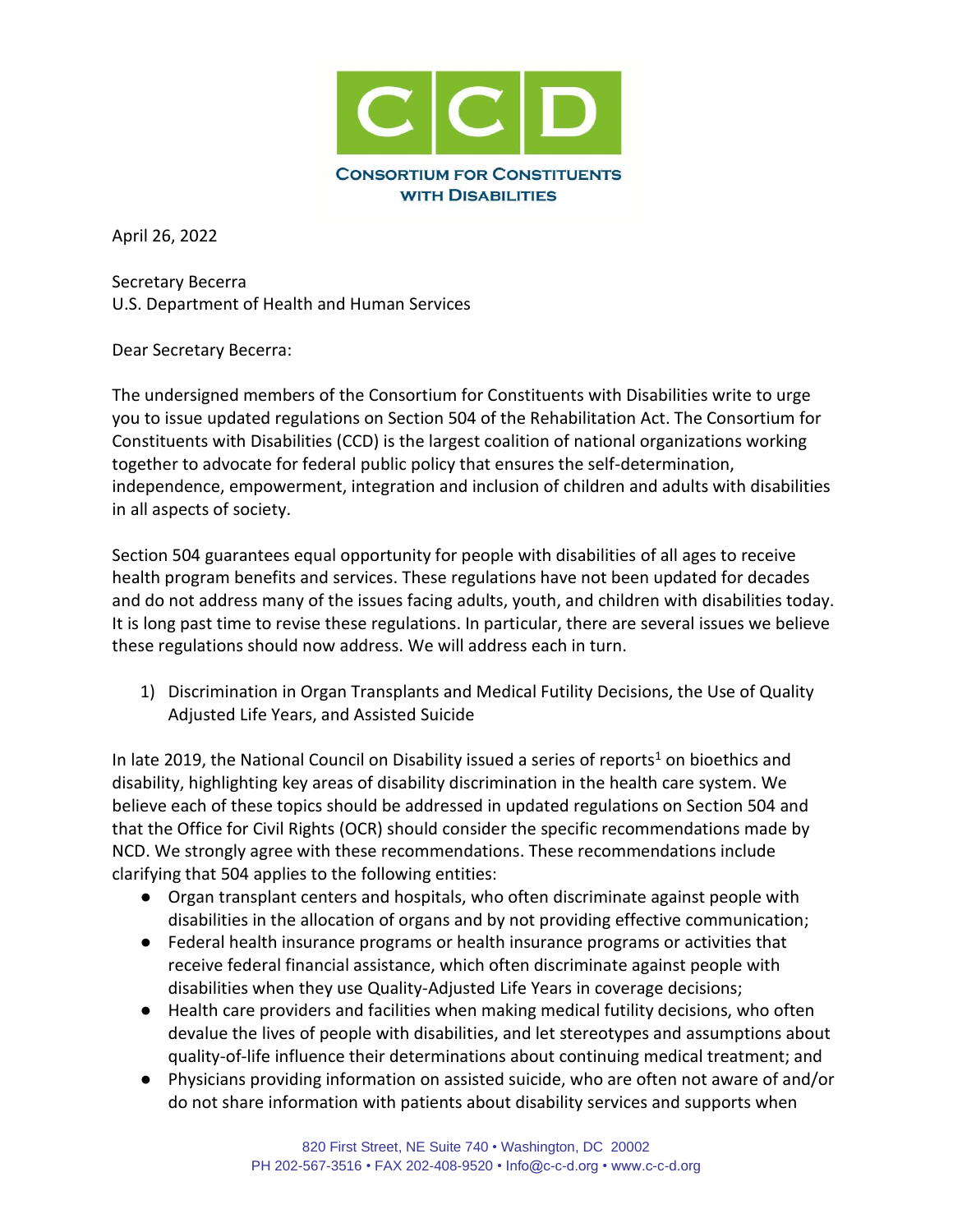patients seek assisted suicide, and who may rely on stereotypes and assumptions about quality-of-life when assisting a disabled patient toward suicide but may refer a different patient to suicide-prevention care.

We urge OCR to incorporate the recommendations of the NCD from this report series into an updated regulation on Section 504.

2) Crisis Standards of Care and Health Care Rationing During Times of Scarcity

The COVID-19 pandemic illustrated the myriad of ways in which people with disabilities continue to experience discrimination in access to health care services – be it in Crisis Standards of Care, or the absence of program modifications ensuring equal access to information, testing, vaccination, and protective equipment.<sup>2</sup> From State agencies to private health care entities, the prevalence of explicit and implicit bias in health care decision-making was unmistakable, driven by misguided assumptions about the quality of peoples' lives, and by the view that treatments extending the lives of persons with disabilities or other co-morbid conditions are inherently less valuable.

Equally troubling were the ways in which adults and children with disabilities found themselves deprived of the reasonable accommodations they needed to participate in their own care and treatment, and to make and communicate informed medical decisions, including access to designated support persons.

Although brought into stark relief by the pandemic, these issues predated our current public health crisis, and can be found in all levels of care.<sup>3</sup> These forms of discrimination will continue to result in avoidable health care disparities unless structural barriers in access to health care are systemically dismantled. Using the lessons of the pandemic, and building on recent HHS bulletins and guidance, we urge the Department to expressly codify the following obligations for both public and private entities in its proposed rulemaking:

- that federal civil rights laws like Section 504 of the Rehabilitation Act and its prohibitions against discrimination on the basis of disability remain in effect during public health emergencies;
- that Section 504's non-discrimination provisions, reasonable accommodation, and program modification requirements apply to standards of care, including policies or practices defining eligibility for specific levels of care, emergency triage procedures, and assessment tools used to prioritize access to treatment;
- that Section 504 prohibits treatment allocation decisions based on the assumption that a person with a disability has a lower prospect of survival, a lower quality of life, or will require the use of greater treatment resources;
- that covered entities must take affirmative steps to ensure people with disabilities are able to access, participate in, and benefit from medical treatment, and to make informed decisions regarding their own care, through access to designated support persons, and other communication strategies facilitated by interpreters or assistive technology/auxiliary aids;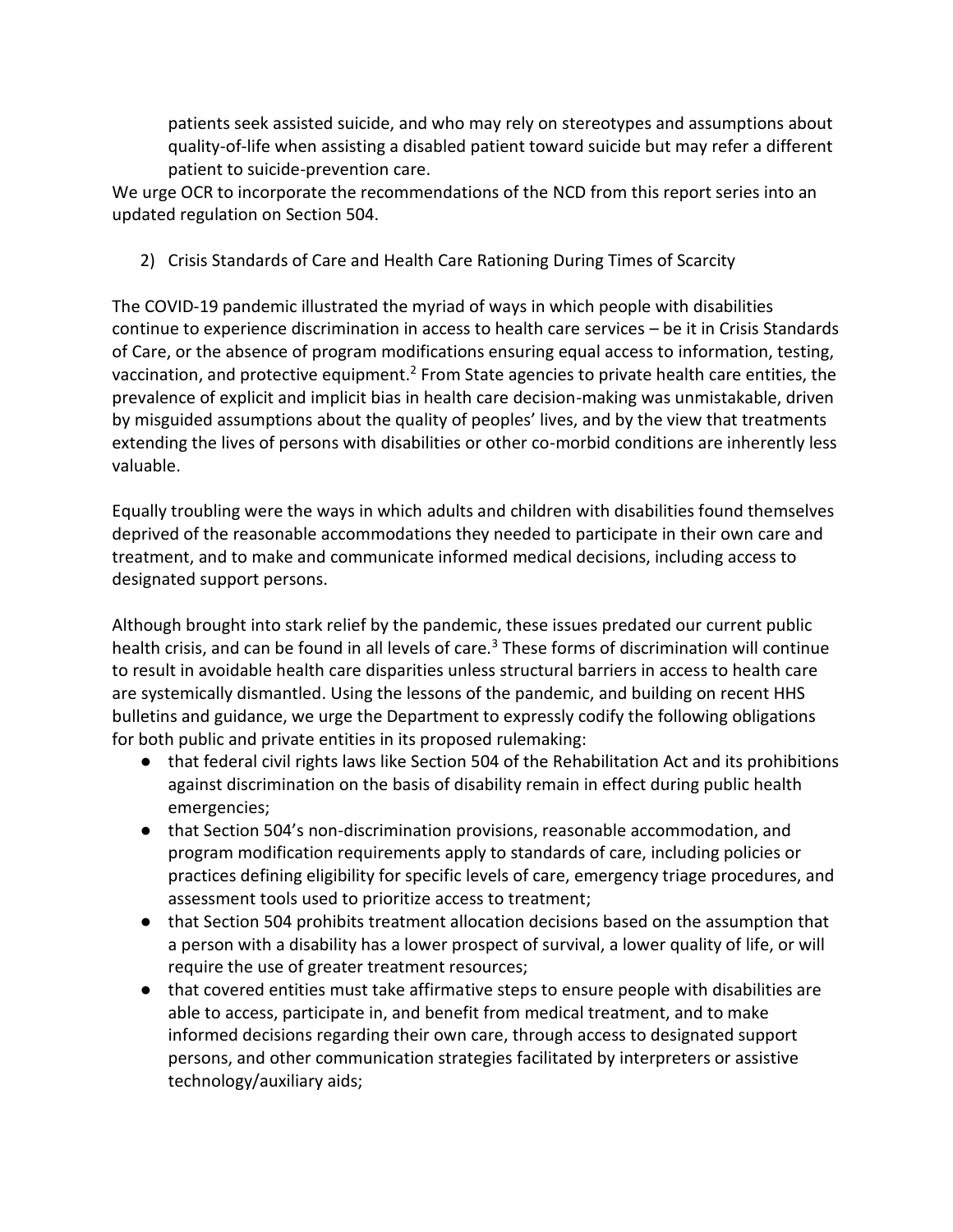- that covered entities must not discriminate by delaying or denying access to diagnostic testing or vaccination because the appointment process or testing/vaccination locations are inaccessible or do not provide an equal opportunity to participate in or benefit from the service, and must consider reasonable accommodations including curbside testing/vaccination, home visits, or testing/vaccination at other, accessible locations.
- 3) Accessibility of Medical Equipment

Millions of Americans with disabilities encounter serious barriers to accessing medical care when equipment, especially diagnostic equipment, is not accessible to them. In particular, items such as examination tables and chairs, weight scales, mammography machines, MRI machines, imaging equipment, and more are often unusable by people with certain disabilities. Oftentimes, patients with disabilities are refused treatment or are unable to undergo necessary parts of their examination due to inaccessibility and the failure to provide reasonable accommodations such as a safe transfer or the concurrent use of a ventilator to ensure these patients can access the care they need.

This can result in undiagnosed and untreated conditions, not to mention inconvenience, burden, and humiliation when people cannot receive care in a provider's office or other health care settings. Further, the increased use of at-home diagnostic tools, such as blood pressure monitors, thermometers, pulse oximeters, glucose monitors, and others has underscored the need for such equipment to be accessible to and usable by people with disabilities, such as blind individuals or persons with some learning disabilities, who cannot be expected to read the solely visible output of such a device during a telehealth visit.

The Affordable Care Act directed the United States Access Board to develop formal technical standards for accessible medical diagnostic equipment, which were issued after a thorough consensus process in 2017. However, these standards were not further adopted into regulation by an enforcement authority such as OCR or the Department of Justice (DOJ), and thus have had little impact on providers. DOJ had considered rulemaking on this topic itself in 2010, prior to the issuance of the Access Board standards, but these efforts did not progress and were in fact withdrawn entirely in 2017. In 2016, HHS issued a rule, Nondiscrimination in Health Programs and Activities, but deferred proposing accessibility standards for diagnostic equipment since the Access Board was still developing standards. As the National Council on Disability has noted, meaningful systemic improvements in the availability of accessible medical equipment will not be achieved without specific enforceable standards.<sup>4</sup> The Access Board has already developed such standards for people with physical disabilities. As part of HHS' planned rulemaking on Section 504, we urge you to work with your DOJ colleagues to fully adopt the Access Board standards and add the scoping requirements that will allow the standards to be enforced.

The adoption of the current developed standards is a key first step to ensuring medical equipment accessibility, and one that would meaningfully decrease barriers to access for individuals with mobility, balance, strength, and respiratory impairments. However, equipment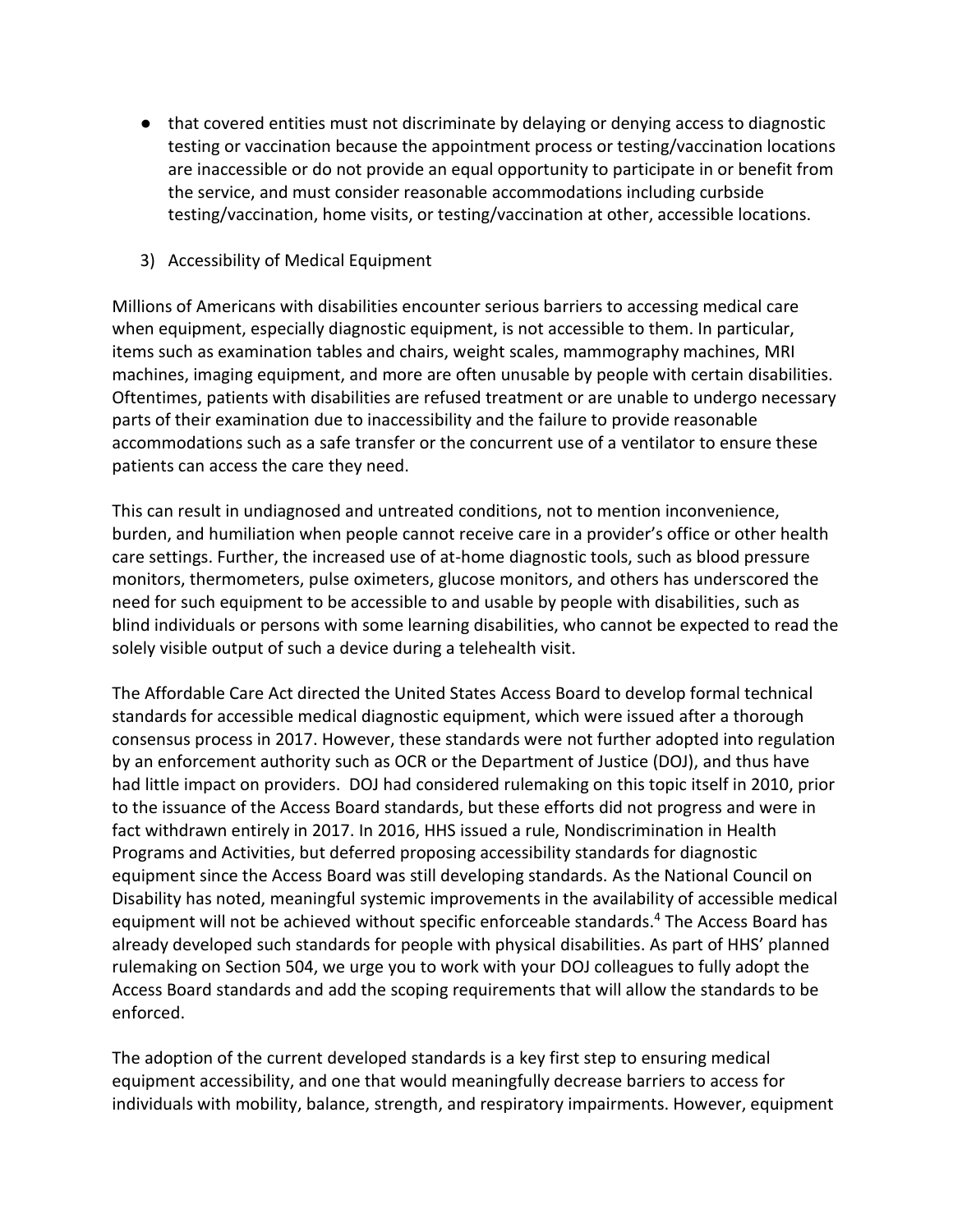must be made accessible across the disability population. Again, we urge the Department to consider the additional accessibility standards needed by individuals with visual, sensory, and other functional limitations. Finally, the Access Board standards are limited by legislative design to a relatively narrow category of diagnostic equipment used primarily in physicians' offices or hospitals. We urge the Department's Section 504 regulations to ensure that all medical equipment is made accessible, including at-home diagnostic tools, telehealth equipment, and other equipment used in the health care setting, such as electronic forms, check-in and billing kiosks, and other frequently inaccessible tools that patients encounter.

4) Discrimination in Benefit Design, Coverage Determinations, and Other

Other frequent forms of discrimination against people with disabilities in health care are when the design of health care benefits excludes certain conditions or disabilities, the structuring of cost-sharing is imposed that discriminates against particular conditions or disabilities, and issuers impose other unnecessary bureaucratic barriers to accessing services such as discriminatory payment structures, non-comprehensive network design, and discriminatory coverage decisions. While Section 1557 also addresses these problems, the anti-discrimination statutes should be clearly aligned. HHS should explicitly address this in regulation by clarifying that Section 504 applies to the design of benefits, cost-sharing, and coverage decisions. At the same time, HHS should reiterate that Section 504, like the ADA, prohibits criteria or methods of administration that have the effect of discrimination. HHS should also clarify that Section 504's antidiscrimination protections extend to discrimination that may be labeled unintentional and to discrimination that results in disparate impacts on protected groups, which should include consideration of defining "solely" to mean proximate cause.

5) Accessibility of Health Care Communications

Throughout the pandemic, the disability community has been concerned about lack of access to mitigation and protection measures. From the beginning of the process to determine vaccine allocation in late summer 2020, CCD flagged the lack of accessible public information.<sup>5</sup> We wrote to OCR in September 2020<sup>6</sup> and April 2021<sup>7</sup> urging action to ensure people with disabilities had access to information about vaccines, as well as access to the vaccines themselves. We were very concerned by the lack of disability knowledge displayed by the CDC Advisory Committee on Immunization Practices.<sup>8</sup> We wrote to CDC Director Walensky in October 2021 urging the CDC to ensure vaccine information was accessible.<sup>9</sup> We wrote to the White House in January of 2022 expressing concerns with the lack of accessible at-home tests. These are just a few of our communications.<sup>10</sup>

Through every step of this pandemic, people with disabilities have been an afterthought in federal government actions. We urge OCR to promulgate a 504 regulation that addresses the requirement that all HHS communications to the public be accessible, including in braille, ASL, and plain language. All versions, including accessible versions, should be released simultaneously. OCR should also ensure that any public health efforts that receive federal funds, such as mass vaccination sites or public health clinics, be accessible to people with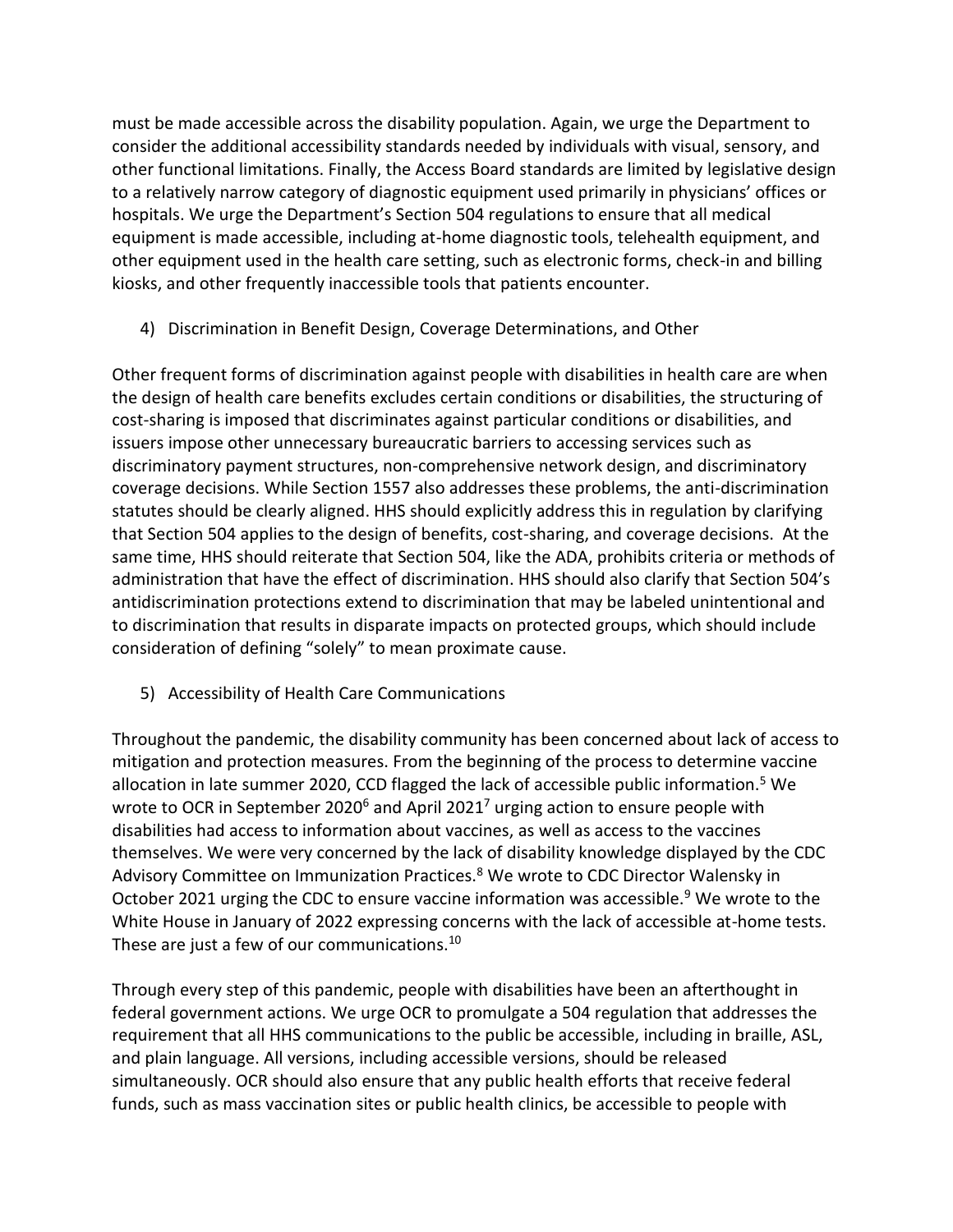disabilities. This includes people with disabilities who have limited English proficiency and who need accessible information in a language they can understand. The intersection of Section 504 and Title VI of the Civil Rights Act (as well as Executive Order 13166) should be noted so that it is clear to all who are protected by, and who must comply with, Section 504.

This also includes ensuring that information and communications technology is accessible: Recipients of federal financial assistance are becoming more and more dependent on information and communication technology to provide goods and services and to share information and data. For people with disabilities, accessibility of websites and other information and communication technology (ICT) is a necessity—not a luxury or a convenience—that fosters independence, economic self-sufficiency, and active, meaningful participation in civic life. These issues are not limited to those with sensory disabilities; many individuals with other disabilities, such as those who use augmentative and alternative communication devices, those with intellectual and developmental disabilities, and many more find that they are unable to access online systems that are integral to modern daily life.

The abstract of the pending rulemaking on Section 504 in the Fall 2021 regulatory agenda does not include the issue of web accessibility, but we note this is a critical component of any refresh of Section 504 regulations and has a clear nexus to the provision of health care, especially during the COVID-19 pandemic. We urge you to ensure that accessibility of ICT is a key aspect of the Section 504 refresh (which of course would also directly impact health care technology, including telehealth platforms). The Administration should ensure that recipients of federal financial assistance *procure, design, maintain, and use websites and other ICT that are accessible to and usable by the widest range of people with disabilities possible.*

In order to ensure that these Section 504 regulations meaningfully address ICT accessibility, we urge the Administration to include the following key components:

- The regulations should include clear and enforceable ICT accessibility and usability standards that align with current requirements under Section 508 of the Rehabilitation Act, including the incorporation by reference of the internationally accepted Web Content Accessibility Guidelines (WCAG) 2.1 Levels A and AA.
- The regulations should make it clear that Section 504 applies not only to websites, but mobile applications, online systems, and other forms of ICT operated by recipients of federal financial assistance.
- In line with web accessibility settlement agreements reached by DOJ, the regulations should cite acceptable methods to implement website and ICT accessibility, including: Adoption and Distribution of Accessibility Policy; Written Evaluation, Testing, and Accessibility Plans; Feedback; Training & Guidance; and the appointment of a Responsible Individual/Office Coordinators and Consultants.
- The regulations should clarify that Section 504 applies to recipients of federal financial assistance whether or not they operate a physical location offering the same or similar goods or services as their online presence.
- 6) Assuring the Right to Effective Communication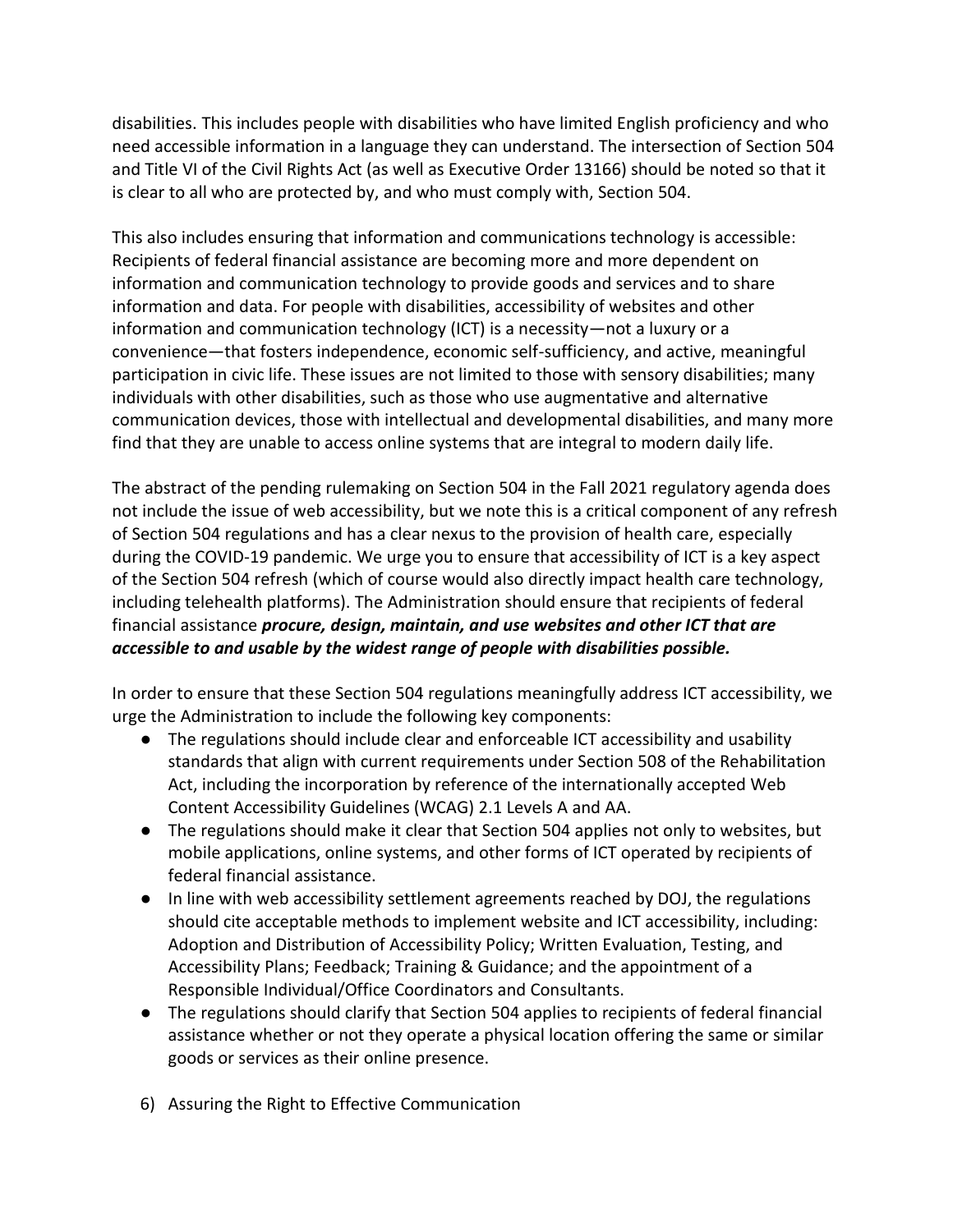Finally, we strongly urge the Department strengthen its current Section 5O4 regulations and enforcement efforts to safeguard and assure the effective communication rights of people with speech-related disabilities. Specifically, OCR must take targeted actions to assure the effective communication rights of the estimated 5 million people in this country who cannot rely on speech alone to be heard and understood. Such individuals instead must rely on a range of methods, collectively known as augmentative and alternative communication, or AAC, for short. AAC includes strategies and technologies that range from gesturing, pointing to letters on cardboard, texting, using a speech-generating device, relying on others to revoice what they say, and many other methods. Those who rely on AAC frequently use multiple means of expression and are diverse in terms of race, disability, age of onset, primary language, where they live, and other socioeconomic factors. The research also indicates Black, Indigenous, People of Color, and people whose primary language is not English are more likely to acquire disabilities and conditions that might require them to use AAC and face greater bias, discrimination, and disparities, when accessing AAC when they need it.

The chief causes of the pervasive discrimination and dehumanization many, and we believe probably most people who require AAC, endure are blatant and implicit biases, unwarranted assumptions, and stereotypes. These biases, assumptions, and stereotypes are often rooted in and spurred on by medical, health care, and human services programs, priorities, and practices that HHS is responsible for creating, leading, stewarding, and regulating. HHS can and must seize on this rulemaking process to own, elevate, and bring new tools and approaches to bear on identifying and eliminating such unlawful and frequently egregious discrimination.

To this day, many who require AAC endure the most egregious forms of bias and discrimination: unjustified isolation, institutionalization, illiteracy, illness, ostracism, abuse, violence, and social death. We must end this together. We strongly urge HHS to consider and act on the following. HHS guidance on the effective communication rights of people with hearing and vision disabilities has justifiably evolved consistent with changes in insight and technology. We certainly applaud OCR for making clear in 2020 that people with significant communication disabilities have the right to in-person support to express themselves and be understood by medical professionals when hospitalized during the pandemic.<sup>11</sup> However, few if any changes have occurred over the years, despite this guidance, technical assistance, and enforcement activities on the effective communication rights of those that need AAC.

In 2014, the Departments of Education and Justice issued joint guidance on the effective communication rights of students with a wide range of communication disabilities.<sup>12</sup> We urge OCR to use that guidance as a model to issue comprehensive guidance on communication rights in health care settings for people with speech-related disabilities. Since the first Section 504 regulations were issued in the 1970s, effective communication has been largely viewed by entities as being about the provision of auxiliary aids and services. Access to such aids and services is vital. But being afforded all the aides and services will not completely stop doctors and others from making snap and irrevocable decisions that such persons have little intelligence, are incapable as well as unworthy of being able to communicate, and at times,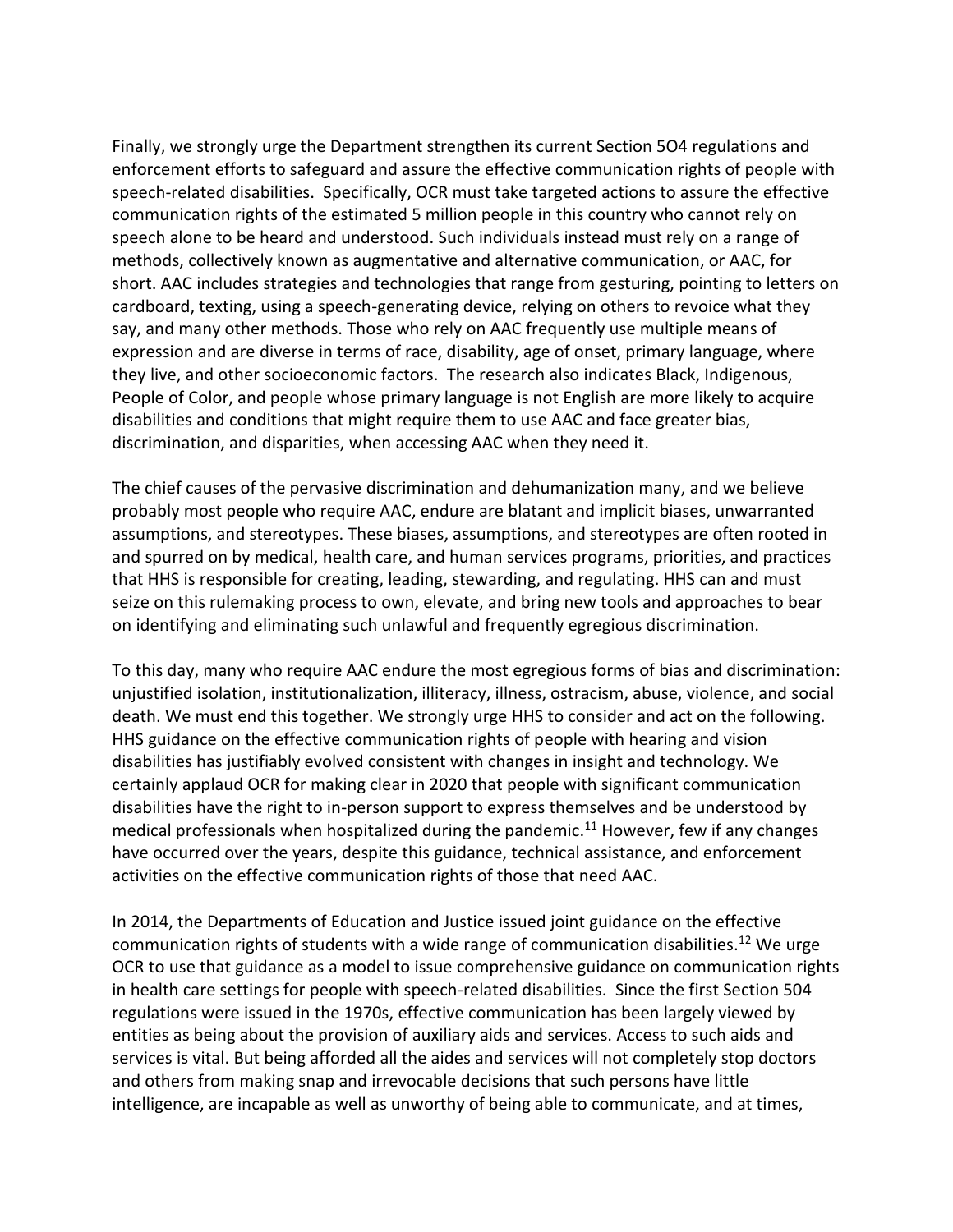unworthy of treatment or simply expendable. The prohibition against such discrimination must be made plain and the penalties for violating, including aiding, abetting, and justifying it, must be strengthened, and strictly enforced.

We thank you for your work to improve the health care services received by people with disabilities and all of the work that your agency does. Please contact Claudia Center (ccenter@dredf.org) and Bethany Lilly (lilly@thearc.org) with any questions.

Sincerely,

Allies for Independence Access Ready ALS Association American Association on Health and Disability American Association of People with Disabilities American Council of the Blind American Dance Therapy Association American Foundation for the Blind American Psychological Association Association of People Supporting Employment First Autism Society of America Autistic Self Advocacy Network Autistic Women & Nonbinary Network Bazelon Center for Mental Health Law Center for Public Representation CommunicationFIRST Disability Rights Education & Defense Fund Easterseals Epilepsy Foundation Family Voices Justice in Aging Lakeshore Foundation Muscular Dystrophy Association National Alliance on Mental Illness National Association of Councils on Developmental Disabilities National Council on Independent Living National Multiple Sclerosis Society National PLACE Paralyzed Veterans of America The Partnership for Inclusive Disaster Strategies Spina Bifida Association Telecommunications for the Deaf and Hard of Hearing The Arc of the United States United Spinal Association